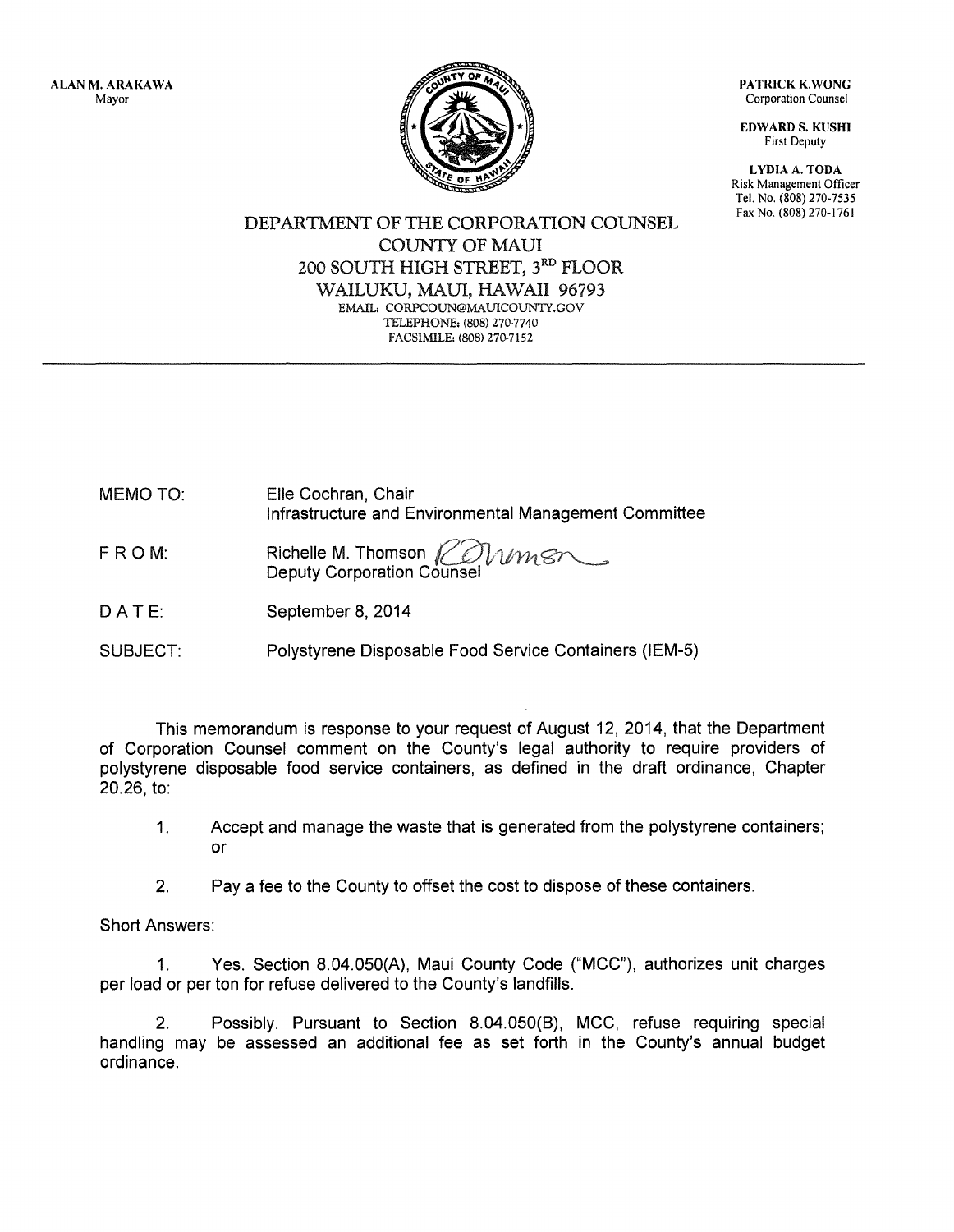Elle Cochran Infrastructure and Environmental Management Committee September 8, 2014 Page 2 of 3

## Discussion:

The short answer to Question No. 1 assumes that polystyrene waste (used food service containers) will continue to be part of the mixed residential and commercial municipal solid waste disposed of at the County's landfills and that "accept and manage" is accomplished by way of current disposal methods and payment of tipping fees by solid waste permit holders. If the question is whether the County can require businesses and/or consumers to segregate and dispose via non-County facilities or methods, or require that landfill staff inspect and turn away loads carrying such materials from the County's landfills, the question becomes more complex and is beyond the scope of this opinion.

As to Question No. 2, an affirmative answer depends on polystyrene food service containers being determined to require "special handling" such that the County incurs additional disposal costs and/or is required to handle the material differently than it does other types of municipal solid waste.

For background, "Special Wastes" are defined in Section 11-58.1-03, Hawaii Administrative Rules ("HAR") as: "solid waste which, because of its source or physical, chemical, or biological characteristics, require special consideration for its proper processing or disposal, or both. This term includes, but is not limited to, asbestos, used oil, lead acid batteries, municipal waste combustion ash, sewage sludge that is non-hazardous, medical wastes, tires, white goods, and derelict vehicles."

The County's Central Maui Landfill is required by its Solid Waste Management Permit to include a Special Waste Acceptance Program in the facility's Operational Plan. The types of special waste referenced in the permit include white goods, used oil, lead acid batteries, and tires. Under the definition of "Special Wastes" as defined by Section 11-58.1-03, HAR, polystyrene containers do not require special consideration for proper disposal and do not currently fall under the County's Special Waste Acceptance Program. Put simply, polystyrene is an acceptable type of municipal solid waste that can be landfilled under the County Solid Waste Management Permits. Consequently, it may be difficult to classify polystyrene containers as "Special Waste" and charge an additional fee for handling based on that classification.

An Advance Disposal Fee ("ADF") imposes a duty on retailers to collect a set fee from consumers. ADF is a charge or fee levied against the distribution, purchase, or use of a product in order to discourage its use, as well as to recover the costs associated with either recycling or disposal of the product. There are costs to the business sector to implement and administer such programs, and costs to the municipality to administer and enforce the program. The fee charged should be commensurate with the costs of disposal. An example of an ADF is Hawaii's Glass ADF Program, administered by the State of Hawaii, Department of Health. The program regulates businesses in Hawaii that manufacture or import non-deposit beverage glass containers from outside Hawaii for sale or use within the State of Hawaii. The 1.5 cent advance disposal fee is used to pay for the operation of county glass container collection programs.

The County does not currently have an ADF ordinance. From a legal standpoint, there does not appear to be a basis preventing such an ordinance from being adopted. We would caution that the costs and benefits of such a program should be carefully studied prior to